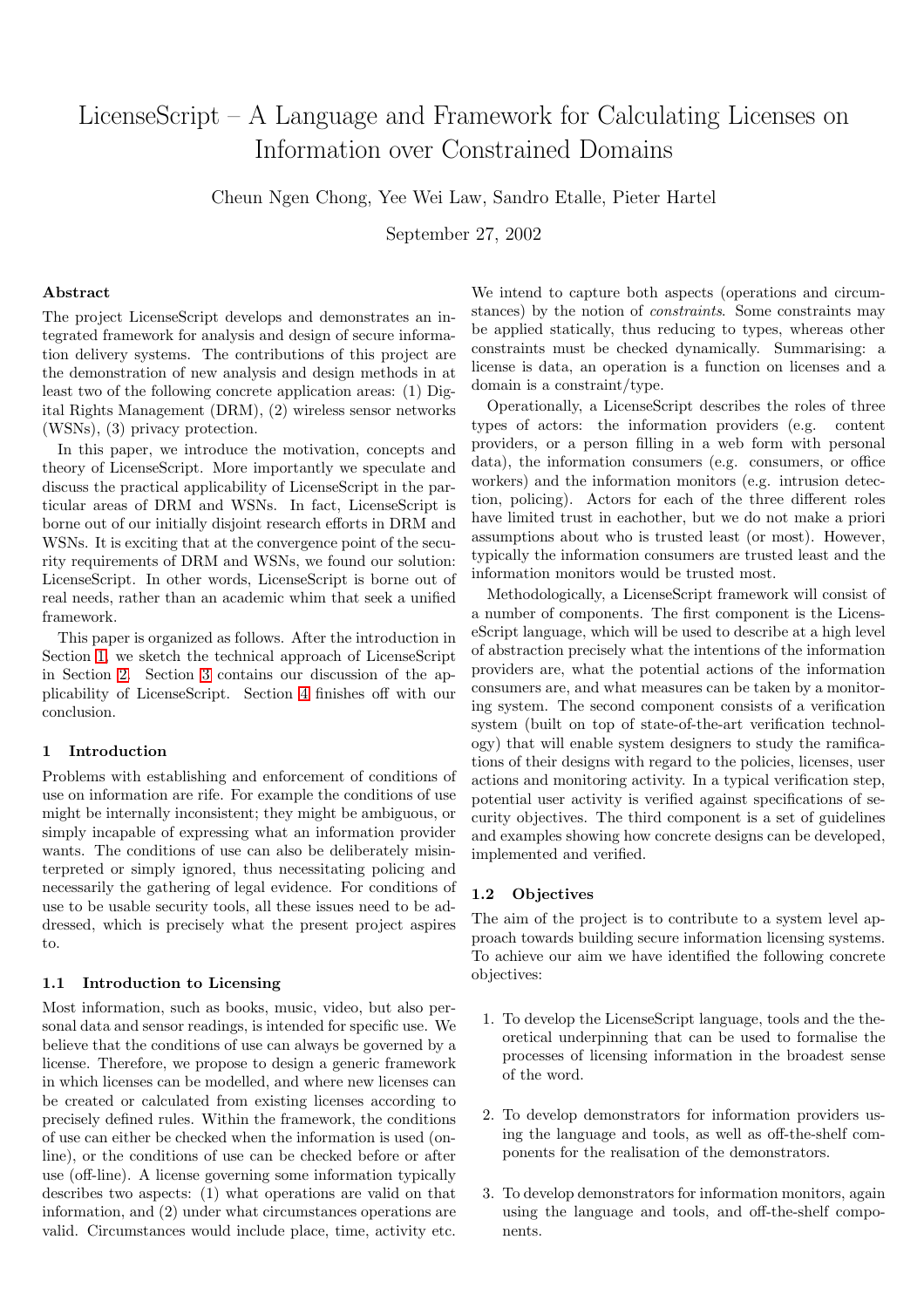<span id="page-1-0"></span>There are two technical approaches (discussed below) to protecting intellectual property in the digital world. These approaches are complementary and one of the ideas of this paper is to exploit that complementarity.

Secure Perimeter Schemes The first approach is to prevent the content from escaping the control of the Rights Holder. The most common technology is DRM, which packages the content with the rights pertaining to that content into some form of protecting digital envelope. The main problem with DRM is that at some stage the content will have to appear in clear text form so that the Consumer can hear, see and/or interact with the content. At this point the protection offered by DRM is weak on PCs but potentially stronger on Consumer electronics appliances. The reason for this weakness is that PCs are open and programmable, whereas Consumer electronics appliances are more tamper-resistant than PCs and therefore somewhat more difficult to coax into revealing content against the wishes of the Rights Holder. One should therefore expect that sooner or later the protection offered by DRM would be broken.

Traitor Tracing This is when the second class of technologies comes into the picture, i.e. the technologies that link the Rights Holder, the Distributor of the content, and/or the Consumer to the content itself. If such a link can be established, it will be possible to trace content that has ended up in the wrong hands. This is the area of traitor tracing [7]. The fact that such a link exists would hopefully act as a deterrent to copyright Infringers. Digital water marking and finger printing are sample technologies used for this linking purpose, but string searching might also be effective for some [ty](#page-4-0)pes of content.

LicenseScript tries to embrace the two subject areas, by providing a framework in which designers are able to reason about the use the various technologies, in isolation and in combination. We are thus not primarily interested in developing new DRM techniques, or new cryptographic techniques; we are interested in abstracting from the techniques, focusing on the essential aspects.

Gunter et al. [8] characterise a license by a trace generated from a simple language. Checking that an action conforms to a particular license means checking whether the action occurs in the trace. Pucella and Weissman [12] cast Gunter et al's work in a mod[al](#page-4-0) logic framework. Further survey of other related work can be found in Appendix A.

#### 2 Our Approach

We begin the description of our approach with an example of the power we expect of LicenseScript. The notation we use is multiset rewriting (a multi set is a set in which elements are not necessarily unique). Basically, multiset rewriting is the notation of the coordination language Gamma [1]. In [3] we have already employed an extension of multiset rewriting for the specification and the verification of security protocols.

#### 2.1 Multiset Rewriting

The core of a license consists of a multiset M and of a set of rules R. The multiset can be regarded as the memory where data is stored, and the rules determine the real meaning of the license. To each EVENT (e.g. play, pay, license split) a rule is associated. The rule determines whether the event can take place and what the state of the multiset should be

assume here that events are atomic. The rules we use have the form

#### MUTLTISET1 -> MULTISET2 | CONDITION

To illustrate (with heavily simplified examples) how powerful these rules are, we have to establish a minimal notation for the multiset. Assume that  $lic(max, n)$  is a term indicating that the song m can be played another n times. A very simple rule associated to the event play would be:

play:  $lic(mus, n) \rightarrow lic(mus, n-1) | n > 0$ 

Let us now add a new global constant: this is the constant that refers to the environment containing the license (e.g. the appliance where the music is stored). In particular this.date is the current date, this.signature is the signature of the device. We can then extend the play rule with a deadline:

```
play: lic(mus,n), expires(time)
      -> lic(mus,n-1), expires(time)
       | n > 0, time < this.date
```
We can also express the fact that a license is valid only for the appliance where it was initiated on. This is done by the following two rules:

```
init: device(x) \rightarrow device(this.sizeg nature) | x = any
```

```
play: lic(mus,n), device(x)
        \rightarrow lic(mus, n-1), device(x)
        \vert x = this. signature,
           n > 0
```
The first rule states that initially we accept any device, but thereafter the multiset item  $device(x)$  is replaced by the specific multiset item device(this.signature). The second rule states that both the item lic(mus,n) and the item  $device(x)$  must be present in the multiset, and that the given constraint condition must be satisfied.

The following license allows playing a song only once in 24 hours (assuming that this.date is expressed in seconds):

```
play: lic(mus,n), last_play(t)
       -> lic(mus,n-1), last_play(this.date)
        | this.date > t + 24*3600,
         n > 0
```
A license can be split, so that a sub-license can eventually be moved to another authorized domain. The basic mechanism is the following:

```
split: lic(mus,n), expires(time)
       -> lic(mus,n1), expires(time),
          lic(mus,n2), expires(time)
        | n1 > 0, n2 > 0, n1 + n2 = n
```
The idea is that the multiset of a license can be split any time, to form two or more sub-licenses.

The following two rules allow the owner of a (high quality) license to give away - once a day - a license for listening once the same song, but at a lower quality level (for instance, for publicity reasons):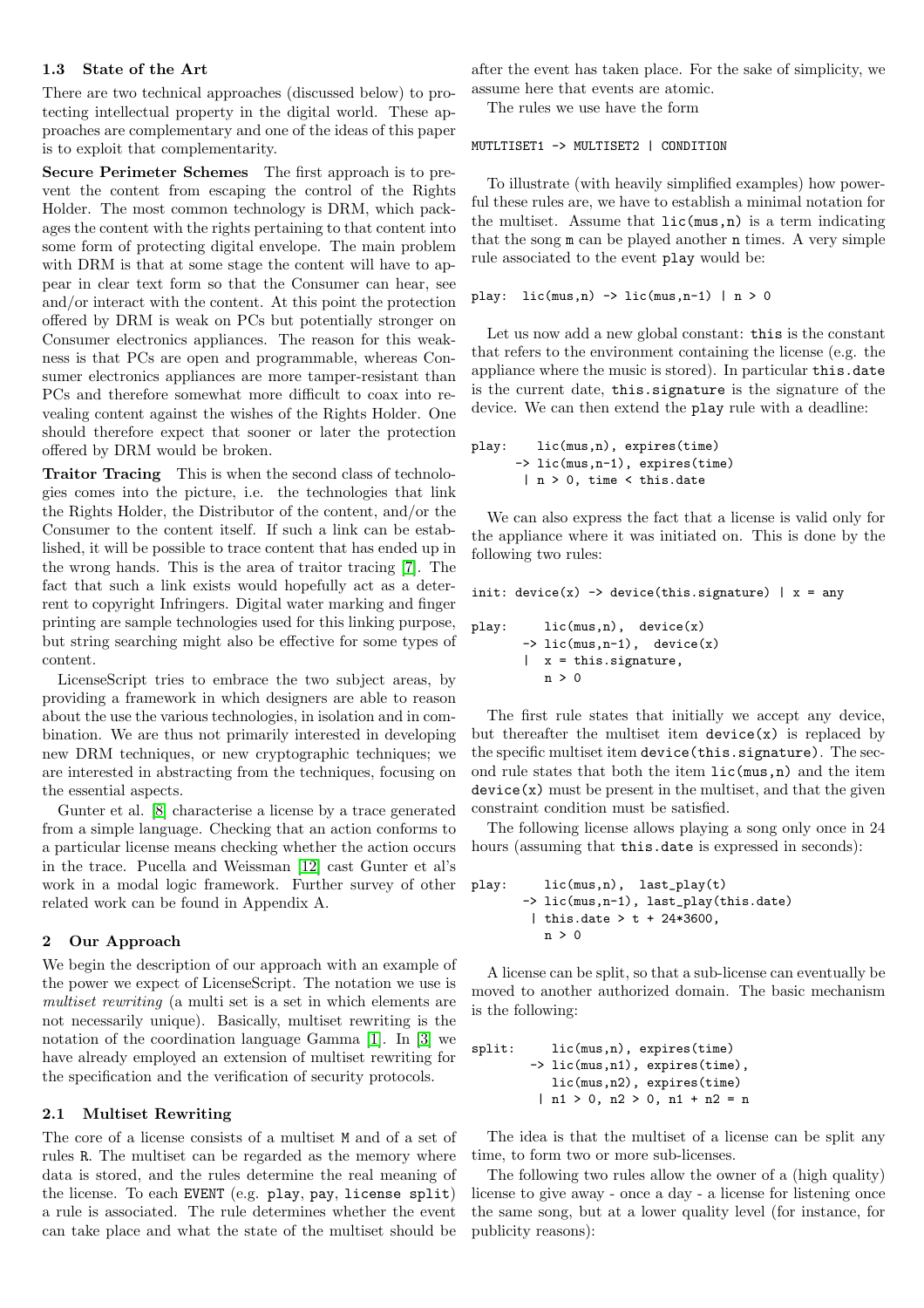```
last_splitting(time)
-> lic(mus,n), expires(time),
   lic(lower_quality(mus),1),
   last_splitting(this.date)
 | n > 0,time \times this.date - 24*3600
```
In the same way, one can define payment events. In the Gamma notation it is easy to model the payment methods upfront, flatrate and peruse employed by Gunter et al. [8]. In fact, it should be straightforward to demonstrate the paradigm presented here is strictly more expressive than the language DigitalRights of Gunter et al.

# [2.](#page-4-0)1.1 Authorized Domains

Authorised domain (AD), as described by van den Heuvel et al. in [16] can be implemented in a straightforward way within this framework. For instance, to represent a license that is bound to a domain, one could use the token lic(mus,domain). The registration of a device within a given do[main](#page-4-0) could simply take place by adding the token belongs\_to(domain\_signature,expiration\_time) to the multiset. This addition must be carried out by the AD Device Manager (ADDM), as defined in [16]. For extra security, domain\_signature can be a cryptographic key that binds domain to the signature of the device this.signature. A rule that allows playing a license only if the device belongs to the correct domain could be the followi[ng:](#page-4-0)

```
play: lic(mus,domain),
        belongs_to(domain_signature,expiration_time)
     -> lic(mus,domain),
        belongs_to(domain_signature,expiration_time)
      | expiration_time < this.date,
        check_signature(domain,
                        domain_signature,
                        this.signature)
```
By default, a device can belong to multiple authorised domains. This can be implemented by allowing in the multiset multiple tokens of the form belongs\_to(domain\_signature,expiration\_time).

# 2.1.2 Correctness of Transformation

Of course, it is of foremost importance that the system is sound, i.e. that the various transformation operations cannot be combined in such a way that one could for instance listen to a song without having an appropriate license for it.

When looked at from the foundational viewpoint, the examples above suggest a framework for the transformation of a concurrent paradigm (in particular, Gamma). By providing a semantics to the paradigm, for instance in terms of the possible traces of actions (play, upgrade, etc) that can take place, we can address the problem of the soundness of the system by reducing it to the problem of the correctness of the transformation system with respect to the chosen semantics, which is a problem that readily leverages the results of Etalle et al. [5, 4, 6].

# 2.2 Verification

In the framework depicted above, there are two aspects that [require](#page-4-0) the development and use of verification tools. In the first place, the Information Monitors should be provided with tools that enable them to verify the integrity of the licenses experience shows that when one employs cryptographic means (which in this context will be absolutely necessary for the communication between the different devices and for checking the integrity of the system) subtle mistakes can allow ingenious attacks (e.g. 'man-in-the-middle'), that for instance can allow a malicious intruder to gather information he is not allowed to have.

We call the first aspect 'monitoring' and the second 'model checking'. We now outline them separately.

# 2.2.1 Monitoring

Basically, Information Monitors have to be able to check the INTEGRITY of the licenses. There are two sides of this problem that we will call respectively LOCAL and GLOBAL integrity. By LOCAL INTEGRITY we indicate the fact that one should be able to verify whether a license (in isolation) is a legal one, that is, whether it was issued by a legitimate entity and whether it has been tampered with. As soon as we allow algebraic operations on licenses, this task becomes non-trivial, as a license can change in time. Basically, we need a system that uses digital signatures and that records at least part of the 'history' of a license, so that its lawful origin can be verified. Here, it is of crucial importance that the system is simple and scalable: the simpler licenses (e.g., those for music to be played on Consumer Electronics devices) have to be of manageable size.

On the other hand, by GLOBAL INTEGRITY we indicate the fact that the Information Monitors should be able to verify whether a GROUP of licenses is legal or not. Consider the case in which a license L has been illegally duplicated (for instance, by tampering with the medium that carries L). Assume also that L is subsequently split in two sublicenses L1 and L2. After the splitting, neither the license L nor its copy should be used any longer. If by monitoring we find that both L (or its copy) and L1 are being used then the monitor should be able (a) to verify that an illegal situation has indeed been detected and possibly (b) to identify what is the source of the unlawful situation, that is, find out at which point of the evolution of the license the fraud was carried out.

### 2.2.2 Model Checking

Cryptographic protocols are the essential means for the exchange of confidential information and for authentication, and will necessarily form a structural part in the mechanism for license deployment.

Therefore, the correctness of the employed protocols will be crucial for guaranteeing that no hostile intruder will be able to get hold of secret information (e.g. a private key) or to force unjust authentication. Unfortunately, the design of cryptographic protocols is a well-known error-prone process. A great deal of published protocols has later been shown to contain error prejudicing their safety. In various cases such flaws were found years after the proposal of a protocol, demonstrating how subtle such errors can be. To cope with this problem, in recent years various protocol verifiers have been devised and deployed. In [2] we have developed a state-of-the-art system for the verification of two-party security protocols (at the moment the system of [2] is most likely by far the fastest of its kind of verifiers).

As we said, [fo](#page-4-0)r the delivery of licenses we will have to develop new multi-party cryptographic protocols. To be sure of their correct workin[g,](#page-4-0) these protocols will have to be verified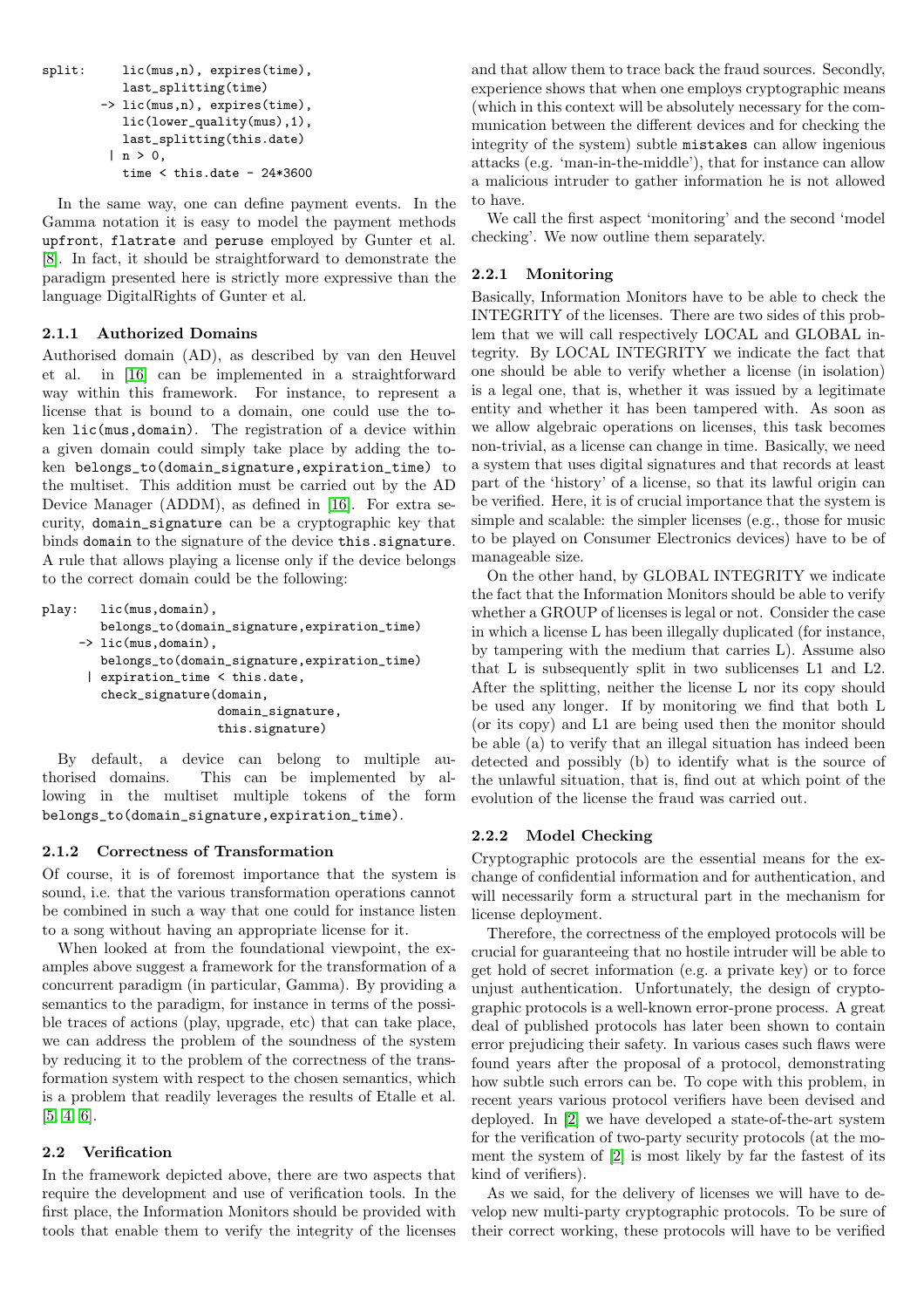<span id="page-3-0"></span>the system of [2]. In particular, we have to cover the following two aspects. First, non-repudiation, i.e. the ability to demonstrate that a certain actor has committed to a certain action (e.g. to a payment). To capture non-repudiation we have to exten[d t](#page-4-0)he tool we have with a game-based semantics, as shown in [9]. Secondly, we have to consider multi-part communication. In a context in which licenses can be split and recombined together, we cannot think of protocols as being carried out just by two honest principals and an intruder: the increased nu[mb](#page-4-0)er of principals can allow for more complex attacks, in which different principals collude to subvert the orderly procedure of the protocol.

Summarising, the basic concepts of LicenseScript are clearly relevant and permit powerful specifications to be made. The theoretical underpinning in the form of linear logic, game semantics and cryptography is also well established. The major challenges lay in the integration of theses theories into a wellfounded and practical tool.

## 3 Discussion

In this section, we look at the applicability of LicenseScript in DRM and WSNs. However due to space limitation, we can only afford to paint a rough picture of what intend to achieve.

# 3.1 LicenseScript and DRM

LicenseScript is closely related to DRM because the license (carrying rights and rules of using the content) is a main part of a DRM system. Up to this moment, a DRM development process is no different from any other system development process: establishing the requirements, planning and designing the system architecture, implementing and testing the prototypes of the system, and finally introducing the system to the market (and updating the system). Testing normally is a painful and costly task. By using LicenseScript, which is able to provide rich semantics and affordance for verification, in DRM system development, the pain can be alleviated.

There is currently a wide variety of business models in DRM [13], such as subscription-based DRM, music and movie preview, free trial of usage etc. LicenseScript can facilitate the development of DRM systems that support these different business models. In other words, LicenseScript is a tool for [dev](#page-4-0)eloping reliable and flexible DRM systems.

Several digital rights languages have been proposed lately, such as XrML (http://www.xrml.org), ODRL (http:// odrl.net) and MPEG-7 (http://mpeg.telecomitalialab. com). They provide a rich syntax and structure that allows Rights Holders to specify fine-grained control over contents. The aforementio[ned languages are able](http://www.xrml.org) to express [different](http://odrl.net) [kinds of ri](http://odrl.net)ghts and a myri[ad of terms and conditions, but they](http://mpeg.telecomitalialab.com) [do n](http://mpeg.telecomitalialab.com)ot have precise formal semantics – their interpretation relies solely on human intuition of the syntactic features. Additionally, digital licenses described using these rights languages tend to become syntactically complicated and complex when more entities, rights, and rules governing the usage of the contents are involved. LicenseScript is meant to be a simple and elegant language, that does not impose such disadvantages.

## 3.2 LicenseScript and WSNs

In the EYES project (http://eyes.eu.org), we are developing self-organizing and collaborative energy-efficient sensor networks. As sensors operate unattended and the communisusceptible to physical attacks and network attacks. In [10], we reason that although a fundamental mechanism, cryptography is not enough for combating unscrupulous nodes (i.e. malicious nodes that contain legitimate cryptographic key material) and the malevolent army of colluding nodes. As a r[em](#page-4-0)edy, Marti et al. [11] propose monitoring the transmission of neighbouring nodes, on the network routing level. [17] propose running intrusion detection agents on every node. We like to generalize the above ideas into a unified framework of intrusion detectio[n.](#page-4-0) For this purpose, it is necessary to compile a list of rules against which to check for anom[aly.](#page-4-0) For example, from a data-centric point of view, a node should be suspected when it: (1) suddenly requests information that has never been requested before by anybody, or (2) suddenly requests information that itself has never requested before, or (3) requests information in an untypical order, or (4) requests information that it itself is supposed to supply, or (5) requests information that does not exist, or (6) requests information without proper clearance, or  $(7)$  requests information exceptionally frequently, and so on. The list would not seem to end, because what is anomalous depends on the definition of what is normal, which is different from application to application – the list is application-specific.

For this application-specificity, WSNs need some sort of mechanism for specifying the rights, restrictions, and level of clearance of each node, for each application. In other words, each node needs a "license" to execute certain functions. To enforce these licenses, a Supervisor is needed to make sure each node complies by the rules set out in their license, and that the violators be punished. This is where LicenseScript comes in. If policy is an analogy of "access control" [15, 14], then license is an analogy of "capabilities". Examples:

- A resource usage license dictates the amount and types of resources that are eligible for the license holde[r.](#page-4-0)
- A private data license dictates the scope of that private data that are entitled to the license holder.
- A pattern generation license dictates the rights of the holder to be immuned from detection, for generating particular intrusion patterns.

These different types of license can in fact be combined into one generic license, for simplicity and efficiency. License should be able to revoked. In other words, like real-world licenses, they are time-limited. All of these requirements will affect the design of LicenseScript.

#### 4 Conclusion and Future Work

As a conclusion, we have outlined the rationale, concepts and philosophy behind LicenseScript. At the same time speculating the potential applications of LicenseScript, we take into consideration the particular requirements of DRM and WSNs. However between over-ambitiousness and simplicity, we will strive to make LicenseScript as simple, practical and useful as possible.

Our LicenseScript licenses can be likened to proofs that the executing code complies with the safety policy of the system, similar to the safety proofs in the context of Proof-Carrying Code (PCC) (http://www.cs.princeton. edu/sip/projects/pcc/). Therefore in stock is our plan to investigate further applications of LicenseScript in distributed programming languages.